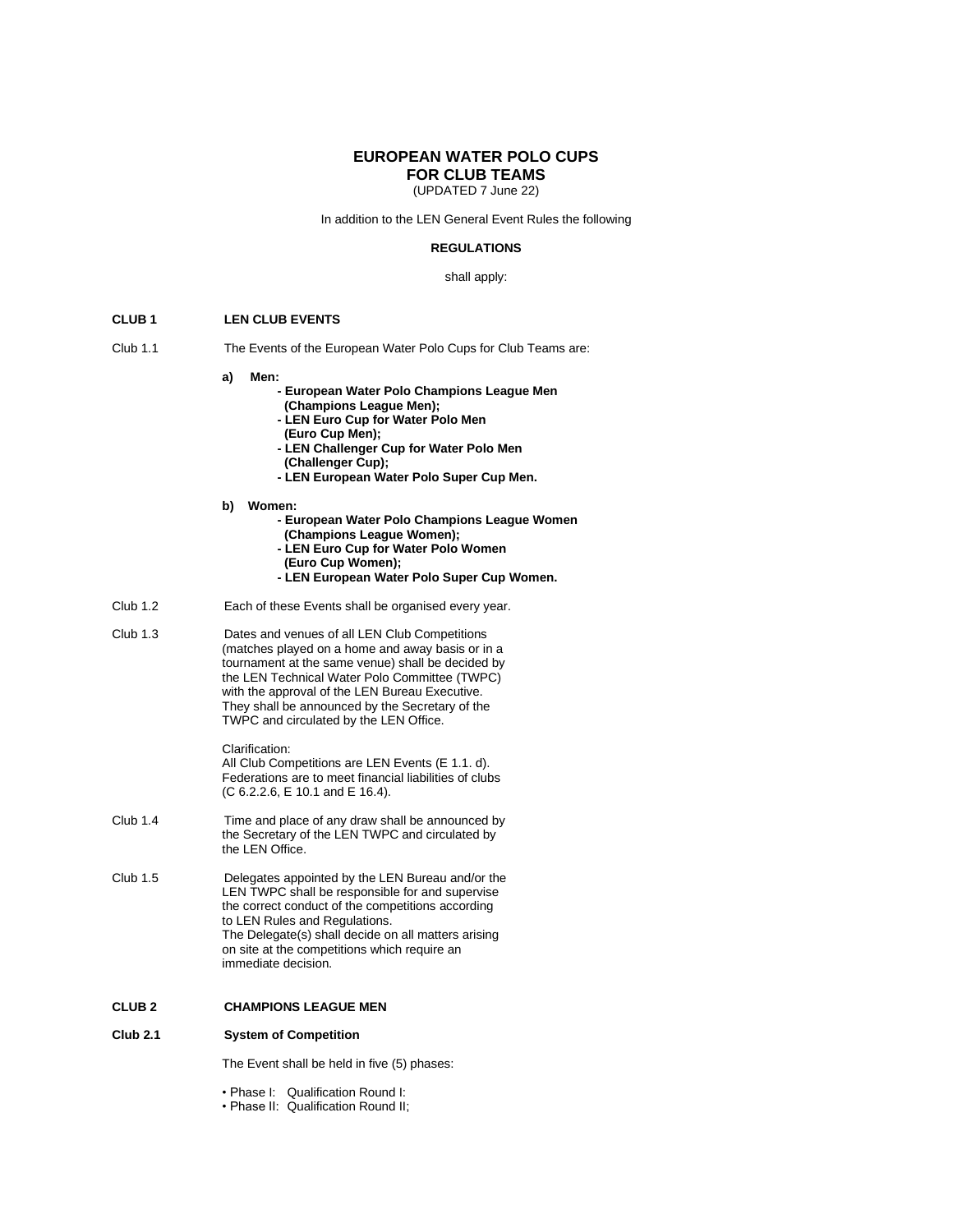|                 | . Phase III: Qualification Round III;<br>. Phase IV: Preliminary Round;<br>• Phase V: Final Eight.                                                                                                                                                                                                          |
|-----------------|-------------------------------------------------------------------------------------------------------------------------------------------------------------------------------------------------------------------------------------------------------------------------------------------------------------|
| <b>Club 2.2</b> | <b>Participation</b>                                                                                                                                                                                                                                                                                        |
| Club 2.2.1      | Federations may submit entries for two (2) teams<br>having finished 1 <sup>st</sup> and 2 <sup>nd</sup> in the National Championships.                                                                                                                                                                      |
|                 | Federations having a wild card team may submit entries<br>for three (3) teams (wild card included) having finished<br>1st, 2 <sup>nd</sup> and 3 <sup>rd</sup> in the National Championships                                                                                                                |
|                 | Entries shall include the ranking of the respective<br>teams in the National Championships.                                                                                                                                                                                                                 |
| Club 2.2.2      | The 12 wild card teams $(11 +$ the organiser of Final 8,<br>are directly qualified to the Champions League<br>Preliminary Round.                                                                                                                                                                            |
|                 | The Team organising the Final 8 is directly qualified to<br>Champions League Final 8                                                                                                                                                                                                                        |
| Club 2.2.3      | The best ranked team in the National Championship<br>of those twelve (12) Federations with a wild card team<br>is qualified to the Qualification Round II                                                                                                                                                   |
| Club 2.2.4      | All the other teams entered shall<br>play in the Qualification Round I (Phase I).                                                                                                                                                                                                                           |
| <b>Club 2.3</b> | <b>Qualification Round I (Phase I)</b>                                                                                                                                                                                                                                                                      |
| Club 2.3.1      | The teams participating in Qualification Round I<br>shall be drawn into four (4) groups, each to be<br>held in a tournament at different venues.<br>If there are less than 12 teams, the TWPC<br>may change this system.                                                                                    |
| Club 2.3.2      | Previous classification shall be taken into consideration<br>when seeding teams and as much as possible also<br>geographical positioning will be considered.                                                                                                                                                |
| Club 2.3.3      | In each group each team shall play against each of<br>the other teams.                                                                                                                                                                                                                                      |
|                 | Each team shall play only one match per day.<br>Exceptions may be accepted.                                                                                                                                                                                                                                 |
| Club 2.3.4      | All matches shall be played to the normal time                                                                                                                                                                                                                                                              |
| Club 2.3.5      | Classification shall be according to Club 9.1 and 9.3.                                                                                                                                                                                                                                                      |
| Club 2.3.6      | The teams ranked 1 <sup>st</sup> and 2 <sup>nd</sup> in each group shall<br>qualify for the Qualification Round II<br>Last two ranked teams in each group shall qualify for<br>the Challenger Cup Preliminary Round.<br>All the others teams shall qualify to the Qualification<br>Round II of the Euro Cup |
| <b>Club 2.4</b> | <b>Qualification Round II (Phase II)</b>                                                                                                                                                                                                                                                                    |
| Club 2.4.1      | The Qualification Round II shall be held with twenty<br>$(20)$ teams:<br>a) The twelve (12) teams directly qualified according to<br>Club 2.2.3;<br>b) The eight (8) teams qualified according to Club<br>2.3.6                                                                                             |
| Club 2.4.2      | The teams shall be drawn into four (4) groups each to be<br>held in a tournament at different venues.                                                                                                                                                                                                       |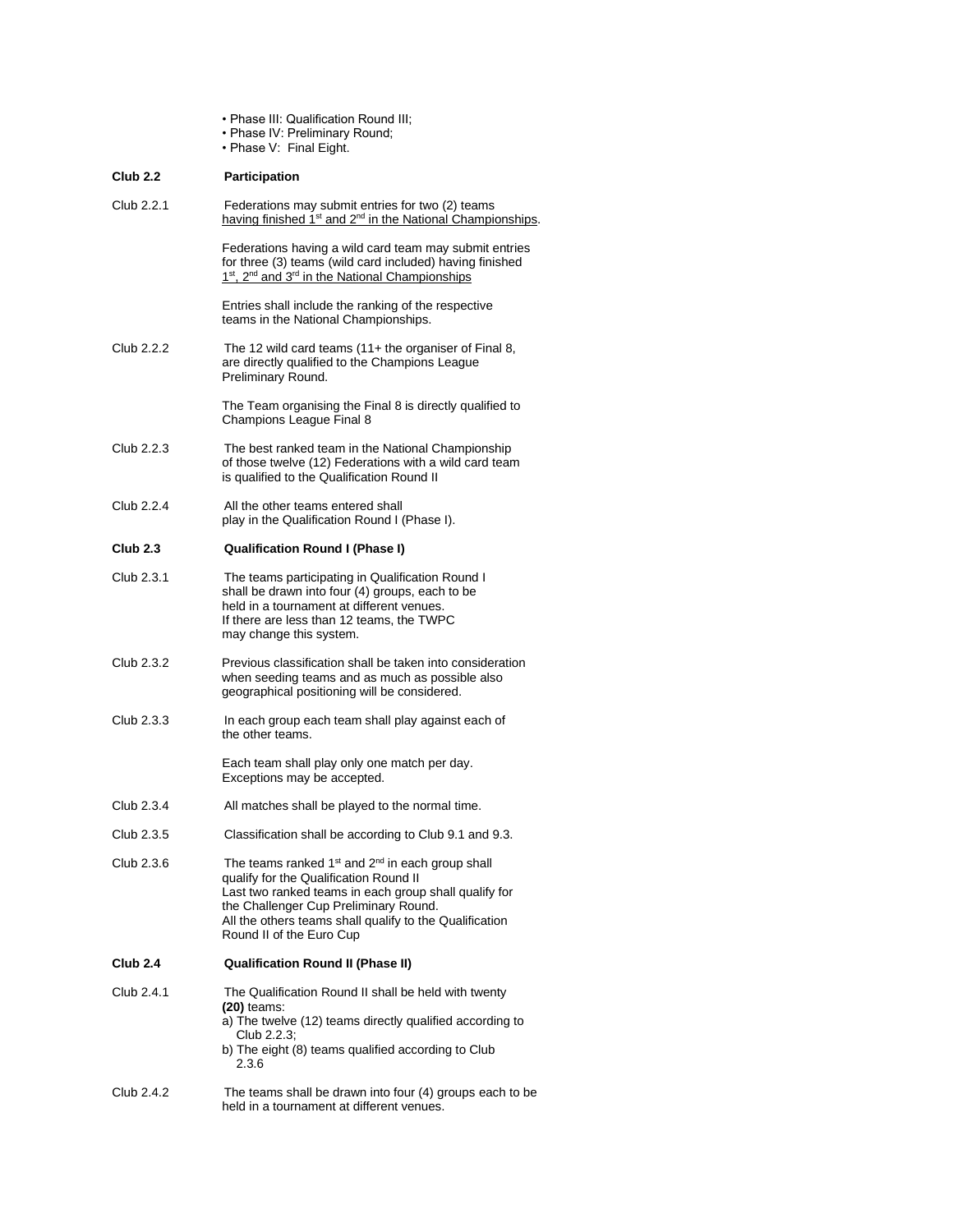| Club 2.4.3      | The seeding shall be by draw according to the<br>following system:<br>First batch: the best ranked teams of those<br>a)<br>12 Federations with a wild card team and having ranked<br>1st to 4th in the previous year.<br>Second batch: the best ranked teams of those<br>b)<br>12 Federations with a wild card team and having ranked<br>5th to 8th in the previous year.<br>Third batch: the teams ranked 1st in each of the<br>C)<br>four groups of the Qualification Round I.<br>Fourth batch: the teams ranked 2nd in each of the<br>d)<br>four groups of the Qualification Round I. |
|-----------------|------------------------------------------------------------------------------------------------------------------------------------------------------------------------------------------------------------------------------------------------------------------------------------------------------------------------------------------------------------------------------------------------------------------------------------------------------------------------------------------------------------------------------------------------------------------------------------------|
| Club 2.4.4      | In each group each team shall play against each of<br>the other teams.                                                                                                                                                                                                                                                                                                                                                                                                                                                                                                                   |
|                 | Each team shall play only one match per day.<br>Exceptions may be accepted.                                                                                                                                                                                                                                                                                                                                                                                                                                                                                                              |
| Club 2.4.5      | All matches shall end after the normal time.                                                                                                                                                                                                                                                                                                                                                                                                                                                                                                                                             |
| Club 2.4.6      | Classification shall be according to Club 9.1 and<br>9.3.                                                                                                                                                                                                                                                                                                                                                                                                                                                                                                                                |
| Club 2.4.7      | The teams ranked 1 <sup>st</sup> and 2 <sup>nd</sup> in each group of the Qualification Round II<br>shall qualify for the Qualification Round III.<br>All other teams shall qualify to the Qualification Round II of the Euro Cup                                                                                                                                                                                                                                                                                                                                                        |
| <b>Club 2.5</b> | <b>Qualification Round III (phase III)</b>                                                                                                                                                                                                                                                                                                                                                                                                                                                                                                                                               |
| Club 2.5.1      | The eight (8) teams qualified according to Club<br>2.4.7. shall play the Qualification Round III.<br>The eight (8) teams ranking 1st in the Qualification<br>Round II shall play against a team ranking 2nd from<br>a different group on a home and away basis.                                                                                                                                                                                                                                                                                                                          |
| Club 2.5.2      | The teams to play against each other and the<br>teams to play first at home shall be decided by<br>draw.                                                                                                                                                                                                                                                                                                                                                                                                                                                                                 |
| Club 2.5.3      | All matches shall end after the normal time.                                                                                                                                                                                                                                                                                                                                                                                                                                                                                                                                             |
| Club 2.5.4      | If, after the two matches, there is equality in<br>the added scores, the second match shall be<br>played to a final result (see Club 9.2).                                                                                                                                                                                                                                                                                                                                                                                                                                               |
| Club 2.5.5      | The four (4) winning teams shall qualify for the Preliminary Round<br>The four (4) loosing teams shall qualify to the eight final of the Euro Cup.                                                                                                                                                                                                                                                                                                                                                                                                                                       |
| Club 2.6        | Group Stage (Phase IV)                                                                                                                                                                                                                                                                                                                                                                                                                                                                                                                                                                   |
| Club 2.6.1      | The Group Stage shall be held with sixteen<br>$(16)$ teams:<br>a) The twelve (12) wild card teams directly qualified according to<br>Club 2.2.2;<br>b) The four (4) teams qualified according to Club 2.5.5                                                                                                                                                                                                                                                                                                                                                                              |
| Club 2.6.2      | The teams shall be drawn into two (2) groups.                                                                                                                                                                                                                                                                                                                                                                                                                                                                                                                                            |
| Club 2.6.3      | The seeding shall be by draw according to the<br>following system:                                                                                                                                                                                                                                                                                                                                                                                                                                                                                                                       |
|                 | a)<br>First batch: the 12 wild card teams<br>Second batch: the four (4) teams according to Club 2.2.1 b.<br>b)                                                                                                                                                                                                                                                                                                                                                                                                                                                                           |
| Club 2.6.4      | In each group each team shall play against each of<br>the other teams on a home and away basis.<br>The schedule of matches shall be decided by draw.                                                                                                                                                                                                                                                                                                                                                                                                                                     |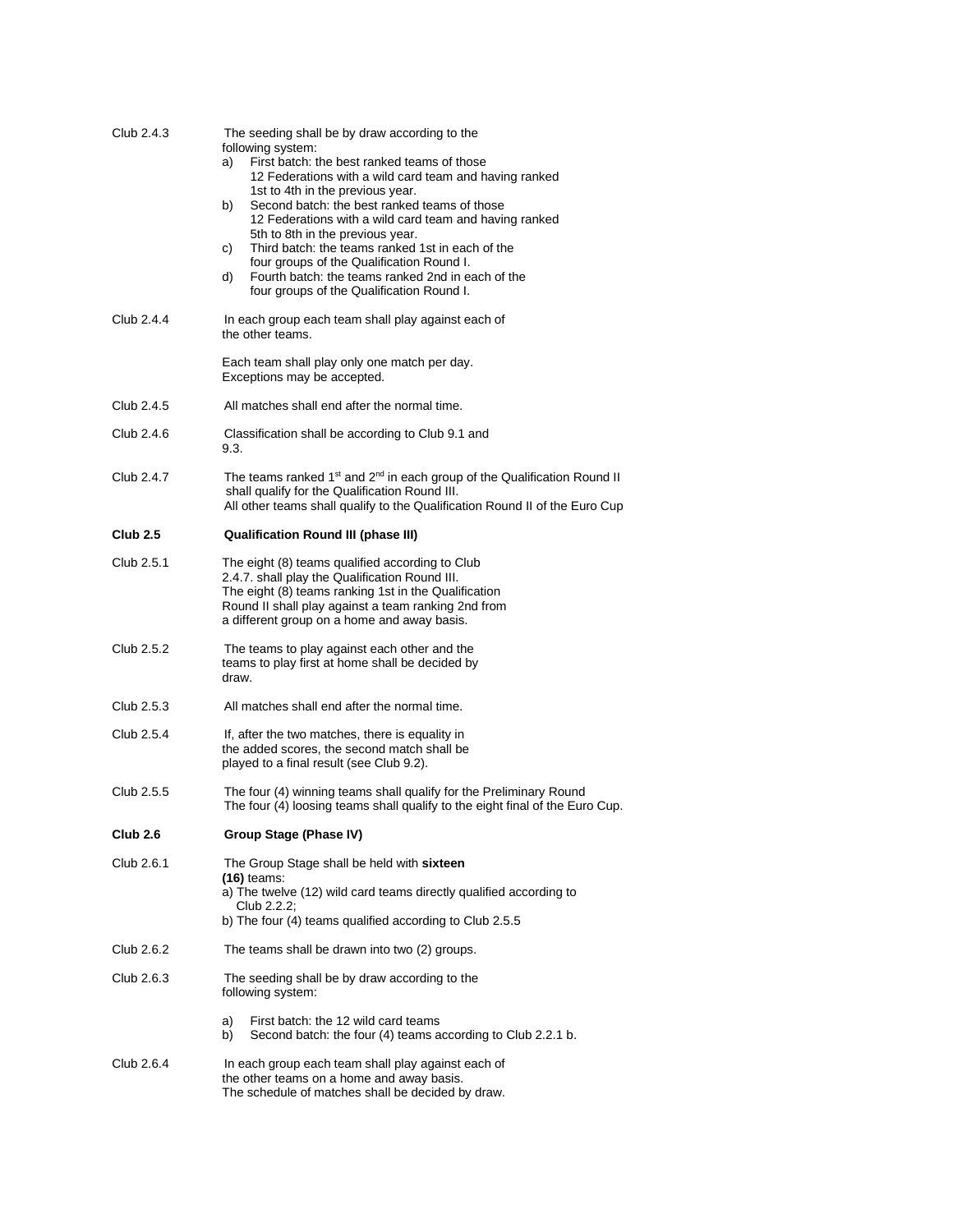| Club 2.6.5      |                                                                                                   | All matches shall end after the normal time.                                                                                                                                                                                                                                                                                                                                                                                                                                                                                                                                        |
|-----------------|---------------------------------------------------------------------------------------------------|-------------------------------------------------------------------------------------------------------------------------------------------------------------------------------------------------------------------------------------------------------------------------------------------------------------------------------------------------------------------------------------------------------------------------------------------------------------------------------------------------------------------------------------------------------------------------------------|
| Club 2.6.6      | 9.3.                                                                                              | Classification shall be according to Club 9.1 and                                                                                                                                                                                                                                                                                                                                                                                                                                                                                                                                   |
| Club 2.6.7      |                                                                                                   | The teams ranked 1 <sup>st</sup> , 2 <sup>nd</sup> , 3 <sup>rd</sup> and 4 <sup>th</sup> from each group of<br>this stage shall qualify for the Final Eight.<br>If the organiser of the Final 8 is not among<br>those teams qualified from a group, 3 teams<br>plus the organiser will be qualified from that group.                                                                                                                                                                                                                                                                |
| <b>Club 2.7</b> | Final Eight (Phase V)                                                                             |                                                                                                                                                                                                                                                                                                                                                                                                                                                                                                                                                                                     |
| Club 2.7.1      | played on four days at one venue.                                                                 | The Final Eight shall be held with the eight (8)<br>teams qualified according to Club 2.6.7, to be                                                                                                                                                                                                                                                                                                                                                                                                                                                                                  |
| Club 2.7.2      | of the Preliminary Round (RM3)<br>of the Preliminary Round (RM4)                                  | On the 1st day the ranking matches shall be played.<br>The team ranked 1 <sup>st</sup> in Group A of the Preliminary Round<br>to play against the teams ranked 4th in Group B (RM1)<br>The team ranked 1 <sup>st</sup> in Group B of the Preliminary Round<br>to play against the teams ranked 4th in Group A (RM2)<br>The team ranked 2 <sup>nd</sup> in group A of the Preliminary Round<br>to play against the teams ranked 3rd in Group B<br>The team ranked 2 <sup>nd</sup> in Group B of the preliminary Round<br>to play against the teams ranked 3 <sup>rd</sup> in Group A |
| Club 2.7.3      | play for the fifth and eighth place.<br>LRM1 vs LRM4; SF1<br>LRM2 vs LRM3; SF2                    | On the 2 <sup>nd</sup> day the losers of the ranking matches shall                                                                                                                                                                                                                                                                                                                                                                                                                                                                                                                  |
|                 | WRM1 vs WRM4; SF3<br>WRM2 vs WRM3; SF4                                                            | The winner of the ranking matches shall play for the finals                                                                                                                                                                                                                                                                                                                                                                                                                                                                                                                         |
| Club 2.7.4      | the seventh and eight place;<br>the fifth and sixth place;                                        | On the 3rd day the losers of the Semi Finals 1 and 2 shall play for<br>the winner of the semi Finals 1 and 2 shall play for                                                                                                                                                                                                                                                                                                                                                                                                                                                         |
| Club 2.7.5      | the third and fourth place;<br>the first place                                                    | On the 4 <sup>th</sup> day the losers of the Semi Finals 3 and 4 shall play for<br>The winners of the Semi Finals 3 and 4 shall play for                                                                                                                                                                                                                                                                                                                                                                                                                                            |
| Club 2.7.6      | Club Champion Men».                                                                               | The winning team shall be declared the «European<br>It shall be awarded a Trophy, engraved accordingly.                                                                                                                                                                                                                                                                                                                                                                                                                                                                             |
| <b>CLUB3</b>    | <b>EURO CUP FOR WATER POLO MEN</b>                                                                |                                                                                                                                                                                                                                                                                                                                                                                                                                                                                                                                                                                     |
| <b>Club 3.1</b> | <b>System of Competition</b>                                                                      |                                                                                                                                                                                                                                                                                                                                                                                                                                                                                                                                                                                     |
|                 |                                                                                                   | The Event shall be held in five (5) phases:                                                                                                                                                                                                                                                                                                                                                                                                                                                                                                                                         |
|                 | • Phase I <sup>.</sup><br>• Phase II:<br>• Phase III:<br>• Phase IV:<br>• Phase V:<br>• Phase VI: | Qualification Round I;<br>Qualification Round II;<br>Eight Finals;<br>Quarter Finals;<br>Semi Finals;<br>Finals.                                                                                                                                                                                                                                                                                                                                                                                                                                                                    |
| <b>Club 3.2</b> | Participation                                                                                     |                                                                                                                                                                                                                                                                                                                                                                                                                                                                                                                                                                                     |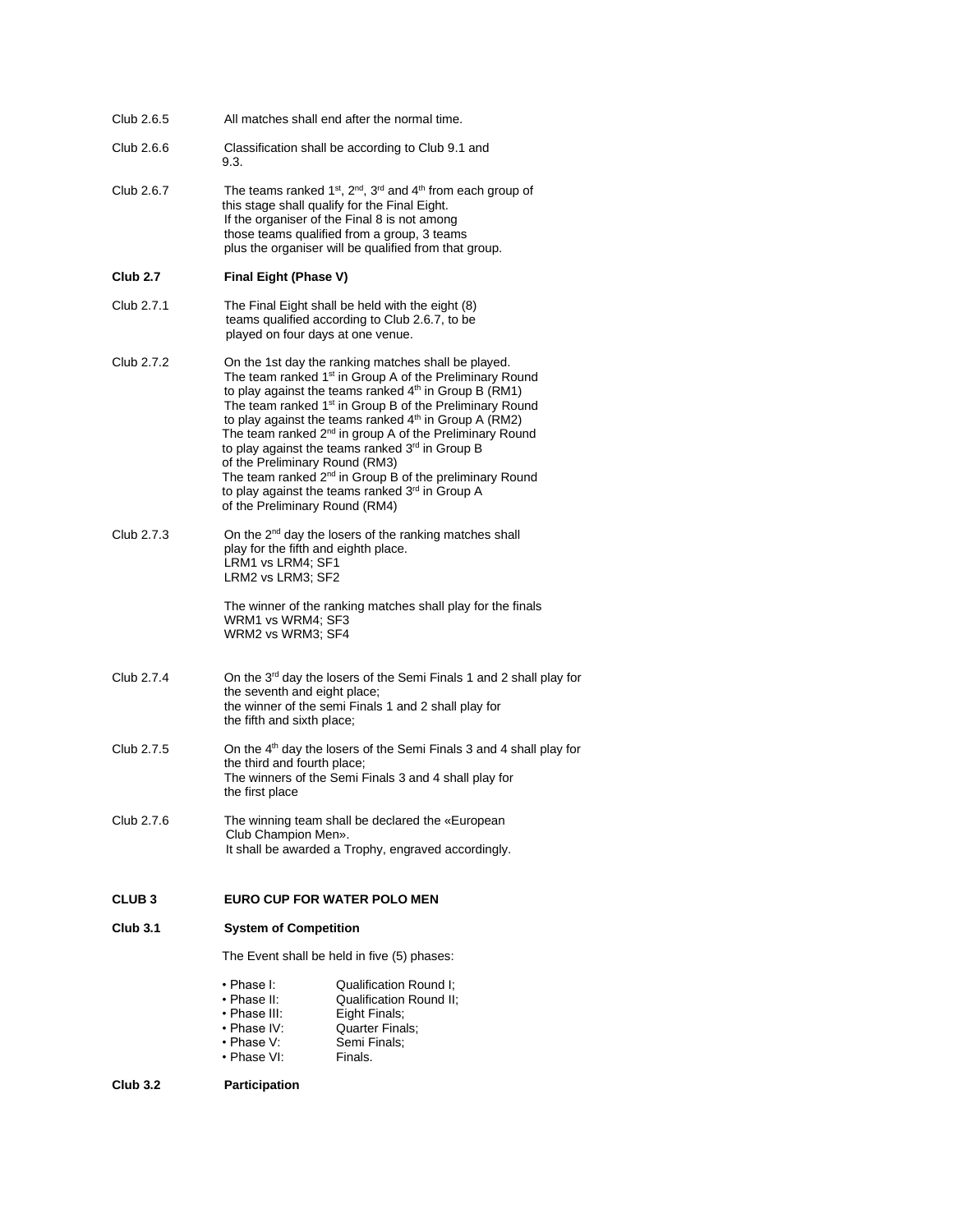|                 | Participating teams are:<br>The three (3) best ranked teams but not qualified to the Champions League,<br>a)<br>to be entered by the Federations which shall play<br>in the Qualification Round I (Phase I);<br>The teams qualified from Qualification Round I and II of the<br>b)<br>Champions League according to the Club 2.3.6 and 2.4.7<br>which shall play in the Qualification Round II<br>The four teams qualified from<br>C)<br>Champions League (see Club 2.5.5) which are<br>directly qualified for the Quarter final round<br>(Phase III). |
|-----------------|--------------------------------------------------------------------------------------------------------------------------------------------------------------------------------------------------------------------------------------------------------------------------------------------------------------------------------------------------------------------------------------------------------------------------------------------------------------------------------------------------------------------------------------------------------|
| <b>Club 3.3</b> | <b>Qualification Round I (Phase I)</b>                                                                                                                                                                                                                                                                                                                                                                                                                                                                                                                 |
| Club 3.3.1      | The teams participating in Qualification Round I<br>shall be drawn into four (4) groups, each to be<br>held in a tournament at different venues.                                                                                                                                                                                                                                                                                                                                                                                                       |
|                 | If there are less than 12 teams, the LEN<br>TWPC may change this system.                                                                                                                                                                                                                                                                                                                                                                                                                                                                               |
| Club 3.3.2      | Previous classification shall be taken into<br>consideration when seeding teams. As far as<br>possible teams from the same Federation shall not<br>be drawn into the same group.                                                                                                                                                                                                                                                                                                                                                                       |
| Club 3.3.3      | In each group each team shall play against each of<br>the other teams.                                                                                                                                                                                                                                                                                                                                                                                                                                                                                 |
|                 | Each team shall play only one match per day.<br>Exceptions may be accepted.                                                                                                                                                                                                                                                                                                                                                                                                                                                                            |
| Club 3.3.4      | All matches shall be played to the normal time.                                                                                                                                                                                                                                                                                                                                                                                                                                                                                                        |
| Club 3.3.5      | Classification shall be according to Club 9.1 and 9.3.                                                                                                                                                                                                                                                                                                                                                                                                                                                                                                 |
| Club 3.3.6      | The last two ranked teams in each group will qualify to<br>the Challenger Cup<br>All the other teams will qualify to the Euro Cup<br><b>Qualification Round II</b>                                                                                                                                                                                                                                                                                                                                                                                     |
| <b>Club 3.4</b> | <b>Qualification Round II (Phase II)</b>                                                                                                                                                                                                                                                                                                                                                                                                                                                                                                               |
| Club 3.4.1      | The Qualification Round II shall be held with:<br>a) The teams qualified according to Club 3.3.6.<br>b) The teams directly qualified according to Club 2.3.6. and 2.4.7                                                                                                                                                                                                                                                                                                                                                                                |
| Club 3.4.2      | The teams shall be drawn into six (6) groups,<br>each to be held in a tournament at different venues                                                                                                                                                                                                                                                                                                                                                                                                                                                   |
|                 | If there are less than 18 teams, the LEN<br>TWPC may change this system.                                                                                                                                                                                                                                                                                                                                                                                                                                                                               |
| Club 3.4.3      | Seeding shall be according to previous classification.                                                                                                                                                                                                                                                                                                                                                                                                                                                                                                 |
|                 | As far as possible teams which were in the same group in the Qualification<br>Round I shall not be drawn into the same group again.                                                                                                                                                                                                                                                                                                                                                                                                                    |
| Club 3.4.4      | In each group each team shall play against each of<br>the other teams.                                                                                                                                                                                                                                                                                                                                                                                                                                                                                 |
|                 | Each team shall play only one match per day.<br>Exceptions may be accepted.                                                                                                                                                                                                                                                                                                                                                                                                                                                                            |
| Club 3.4.5      | All matches shall be played to the normal time.                                                                                                                                                                                                                                                                                                                                                                                                                                                                                                        |
| Club 3.4.6      | Classification shall be according to Club 9.1 and 9.3.                                                                                                                                                                                                                                                                                                                                                                                                                                                                                                 |
| Club 3.4.7      | The team ranked 1 <sup>st</sup> and 2 <sup>nd</sup> in each group shall qualify<br>for the Eight Finals.                                                                                                                                                                                                                                                                                                                                                                                                                                               |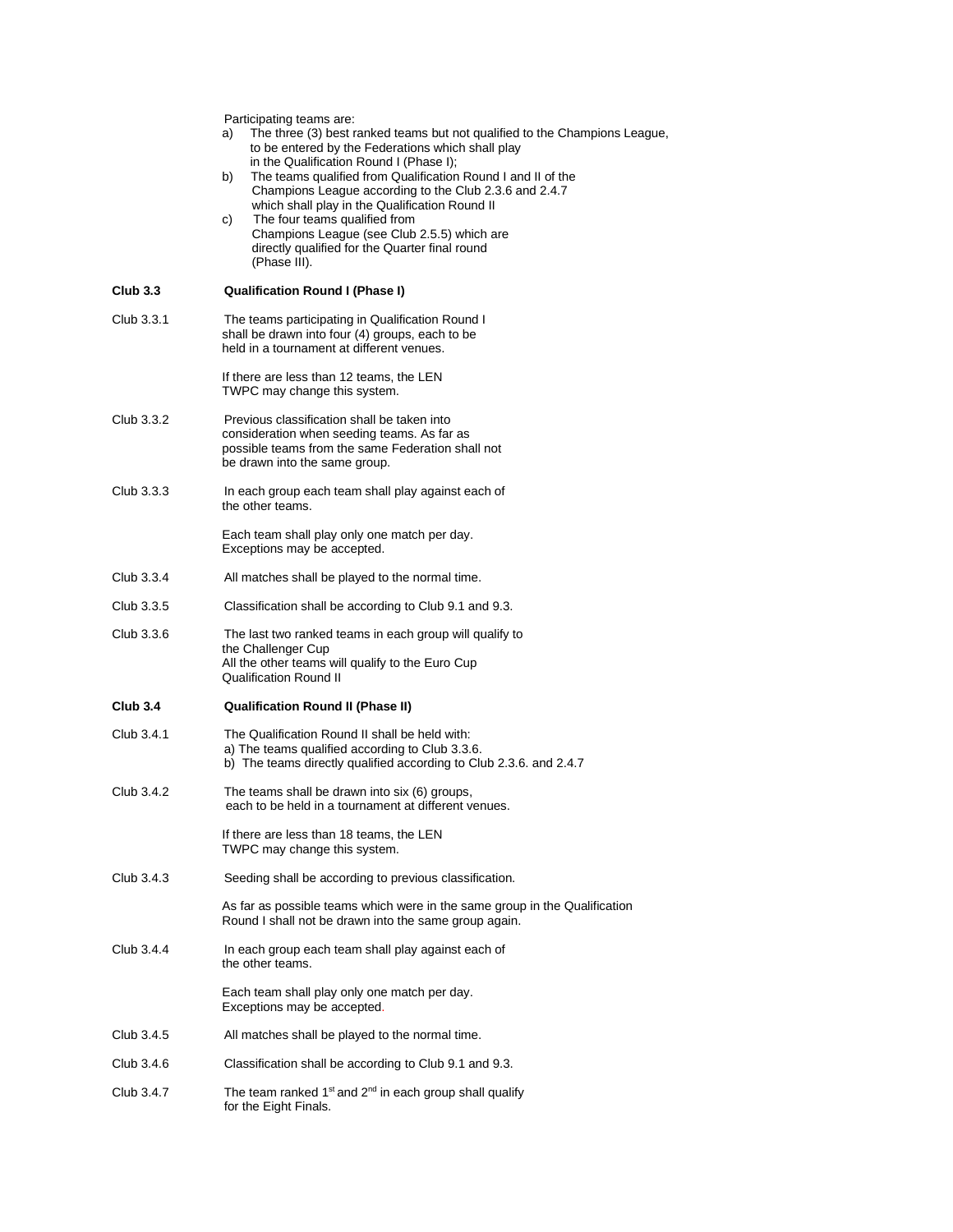| <b>Club 3.5</b> | Eight Finals (Phase III)                                                                                                                   |
|-----------------|--------------------------------------------------------------------------------------------------------------------------------------------|
| Club 3.5.1      | The twelve (12) teams qualified according to Club<br>3.4.7.                                                                                |
|                 | The four (4) losing teams from the Qualification Round III<br>of the Champions League according to Club 2.5.5.                             |
|                 | The sixteen (16) teams shall play the Quarter Finals<br>on a home and away basis.                                                          |
| Club 3.5.2      | The teams to play against each other and the<br>teams to play first at home shall be decided by<br>draw.                                   |
| Club 3.5.3      | All matches shall end after the normal time.                                                                                               |
| Club 3.5.4      | If, after the two matches, there is equality in<br>the added scores, the second match shall be<br>played to a final result (see Club 9.2). |
| Club 3.5.5      | The eight winning teams shall qualify for the Quarter<br>Finals.                                                                           |
| Club3.6         | <b>Quarter Finals (Phase III)</b>                                                                                                          |
| Club 3.6.1      | The eight (8) teams qualified according to Club<br>3.5.5 shall play the Quarter Finals on a home and away basis.                           |
| Club 3.6.2      | The teams to play against each other and the<br>teams to play first at home shall be decided by<br>draw.                                   |
| Club 3.6.3      | All matches shall end after the normal time.                                                                                               |
|                 | If, after the two matches, there is equality in<br>the added scores, the second match shall be<br>played to a final result (see Club 9.2). |
| Club 3.6.4      | The four winning teams shall qualify for the Semi<br>Finals.                                                                               |
| Club 3.7        | Semi Finals (Phase IV)                                                                                                                     |
| Club 3.7.1      | The four (4) teams qualified according to Club<br>3.6.4 shall play the Semi Finals on a home and<br>away basis.                            |
| Club 3.7.2      | The teams to play against each other and the<br>teams to play first at home shall be decided by draw                                       |
| Club 3.7.3      | All matches shall end after the normal time.                                                                                               |
| Club 3.7.4      | If, after the two matches, there is equality in<br>the added scores, the second match shall be<br>played to a final result (see Club 9.2). |
| Club 3.7.5      | The winners of the Semi Finals shall qualify for the<br>Final.                                                                             |
| Club 3.8        | Final (Phase V)                                                                                                                            |
| Club 3.8.1      | The Final shall be played on a home and away<br>basis.                                                                                     |
| Club 3.8.2      | The team to play first at home shall be decided by<br>draw.                                                                                |
| Club 3.8.3      | Both matches shall end after the normal time.                                                                                              |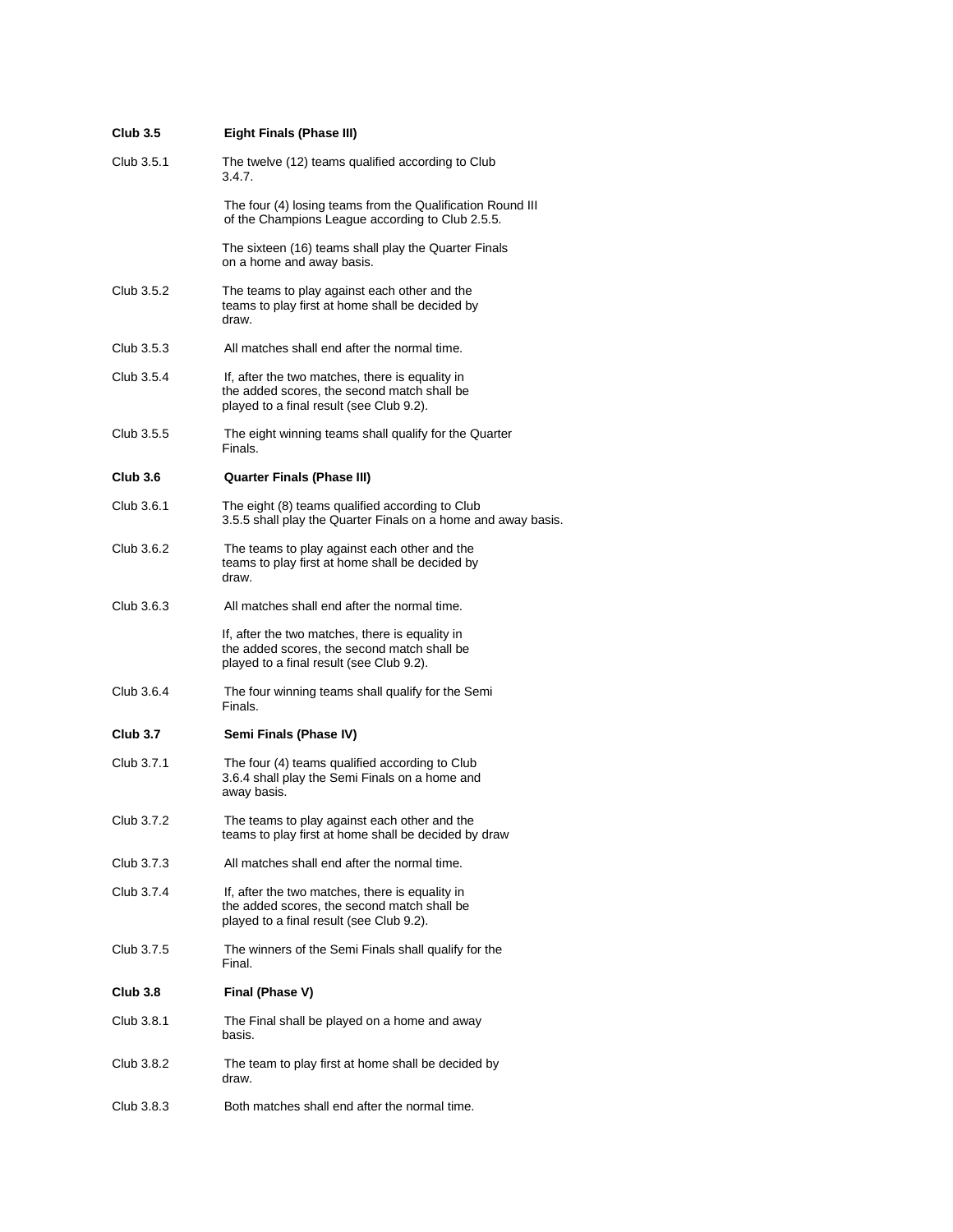If, after the two matches, there is equality in the added scores, the second match shall be played to a final result (see Club 9.2).

Club 3.8.4 The winning team shall be awarded a Trophy, engraved «LEN Euro Cup for Water Polo Men».

# **CLUB 4 LEN CHALLENGER CUP FOR MEN**

# **Club 4.1 System of Competition**

|                 |                                                                | The Event shall be held in four (4) phases:                                                                                                                                      |  |
|-----------------|----------------------------------------------------------------|----------------------------------------------------------------------------------------------------------------------------------------------------------------------------------|--|
|                 | • Phase I:<br>• Phase II:<br>• Phase III:<br>$\cdot$ Phase IV: | Preliminary Round;<br>Quarter Finals;<br>Semi Finals;<br>Finals.                                                                                                                 |  |
| <b>Club 4.2</b> | <b>Participation</b>                                           |                                                                                                                                                                                  |  |
|                 | Participating teams are:<br>a)<br>b)                           | The last two ranked teams in each group from<br>the Champions League Qualification Round I<br>The last two ranked teams in each group from<br>the Euro Cup Qualification Round I |  |
| Club 4.3        | Preliminary Round (Phase I)                                    |                                                                                                                                                                                  |  |
| Club 4.3.1      |                                                                | The teams participating in Preliminary Round<br>shall be drawn into four (4) groups, each to be<br>held in a tournament at different venues.                                     |  |
|                 | TWPC may change this system.                                   | If there are less than 12 teams, the LEN                                                                                                                                         |  |
| Club 4.3.2      | be drawn into the same group.                                  | Previous classification shall be taken into<br>consideration when seeding teams. As far as<br>possible teams from the same Federation shall not                                  |  |
| Club 4.3.3      | the other teams.                                               | In each group each team shall play against each of                                                                                                                               |  |
|                 | Exceptions may be accepted.                                    | Each team shall play only one match per day.                                                                                                                                     |  |
| Club 4.3.4      |                                                                | All matches shall be played to the normal time.                                                                                                                                  |  |
| Club 4.3.5      |                                                                | Classification shall be according to Club 9.1 and 9.3.                                                                                                                           |  |
| Club 4.3.6      | qualify for the Quarter Finals.                                | The teams ranked 1 <sup>st</sup> and 2 <sup>nd</sup> in each group shall                                                                                                         |  |
| Club 4.4        | <b>Quarter Finals (Phase II)</b>                               |                                                                                                                                                                                  |  |
| Club 4.4.1      |                                                                | The four (8) teams qualified according to Club<br>4.3.6. shall play the Quarter Finals on a home and away basis.                                                                 |  |
| Club 4.4.2      | draw.                                                          | The teams to play against each other and the<br>teams to play first at home shall be decided by                                                                                  |  |
| Club 4.4.3      |                                                                | All matches shall end after the normal time.                                                                                                                                     |  |
|                 |                                                                | If, after the two matches, there is equality in<br>the added scores, the second match shall be                                                                                   |  |

played to a final result (see Club 9.2).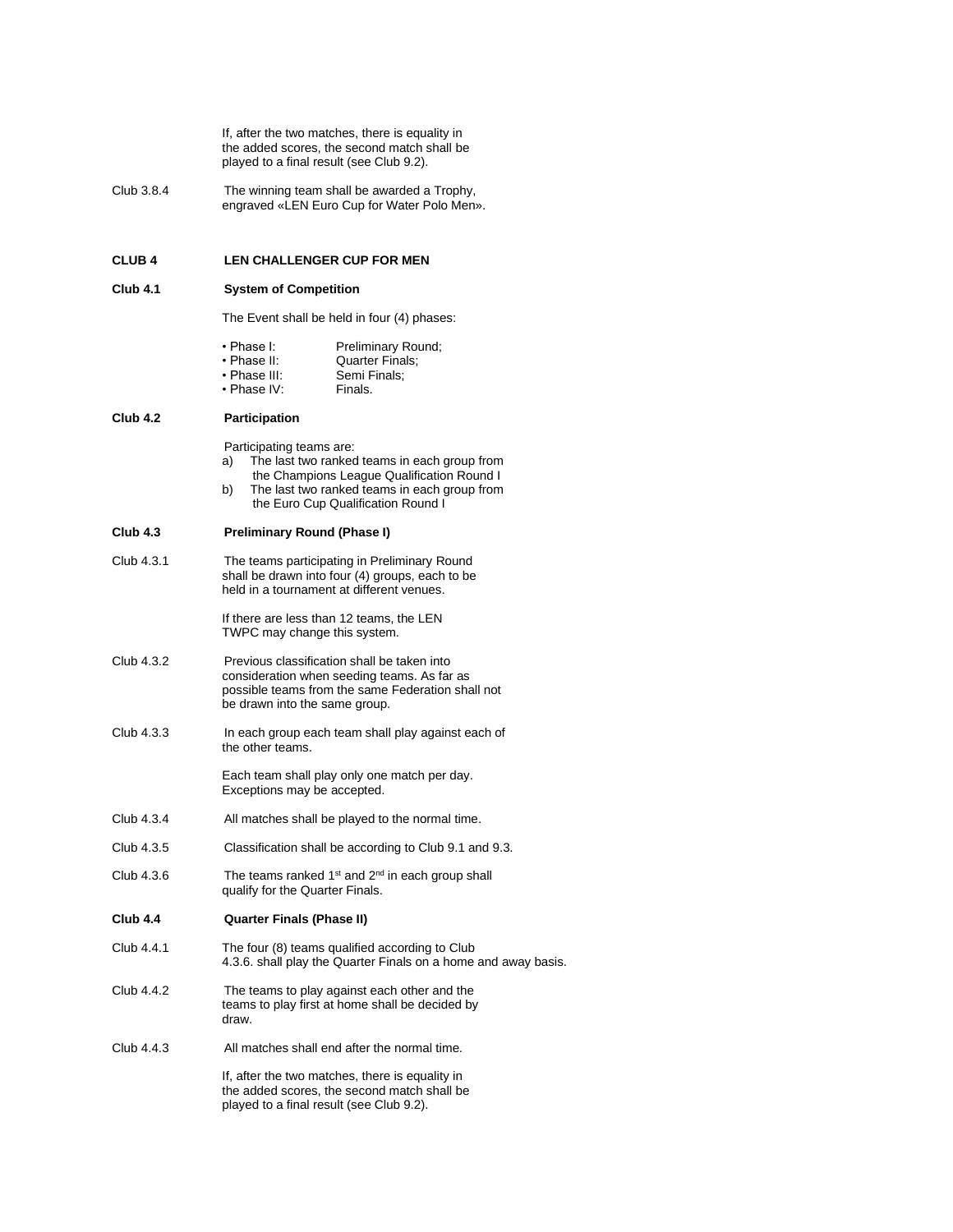| Club 4.4.4          | The four winning teams shall qualify for the Semi<br>Finals.                                                                               |
|---------------------|--------------------------------------------------------------------------------------------------------------------------------------------|
| Club 4.5            | Semi Finals (Phase III)                                                                                                                    |
| Club 4.5.1          | The four (4) teams qualified according to Club<br>4.4.4 shall play the Semi Finals on a home and<br>away basis.                            |
| Club 4.5.2          | The teams to play against each other and the<br>teams to play first at home shall be decided by draw                                       |
| Club 4.5.3          | All matches shall end after the normal time.                                                                                               |
|                     | If, after the two matches, there is equality in<br>the added scores, the second match shall be<br>played to a final result (see Club 9.2). |
| Club 4.5.4          | The winners of the Semi Finals shall qualify for the<br>Final.                                                                             |
| Club 4.6            | Final (Phase IV)                                                                                                                           |
| Club 4.6.1          | The Final shall be played on a home and away<br>basis.                                                                                     |
| Club 4.6.2          | The team to play first at home shall be decided by<br>draw.                                                                                |
| Club 4.6.3          | Both matches shall end after the normal time.                                                                                              |
|                     | If, after the two matches, there is equality in<br>the added scores, the second match shall be<br>played to a final result (see Club 9.2). |
| Club 4.6.4          | The winning team shall be awarded a Trophy,<br>engraved «LEN Challenger Cup for Water Polo Men».                                           |
| <b>CLUB 5</b>       | <b>LEN EUROPEAN SUPER CUP</b>                                                                                                              |
| Club 5.1            | Participation                                                                                                                              |
|                     | The Winning Teams of the Champions League and Euro Cup of the previous year of the Club Cup<br>Competitions.                               |
| Club 5.2            | <b>System of Competition</b>                                                                                                               |
|                     | The match shall be played to final result (see Club 9.2).                                                                                  |
| Club 5.3            | Organiser                                                                                                                                  |
|                     | The date and the site of the match is to be fixed and agreed on by the two teams and approved by LEN.                                      |
| CLUB 6              | <b>CHAMPIONS LEAGUE WOMEN</b>                                                                                                              |
| Club <sub>6.1</sub> | <b>System of Competition</b>                                                                                                               |
|                     | The Event shall be held in four (4) phases:                                                                                                |
|                     | • Phase I: Qualification Round I.<br>• Phase II: Qualification Round II.<br>• Phase III: Quarter Final.<br>• Phase IV: Final Four.         |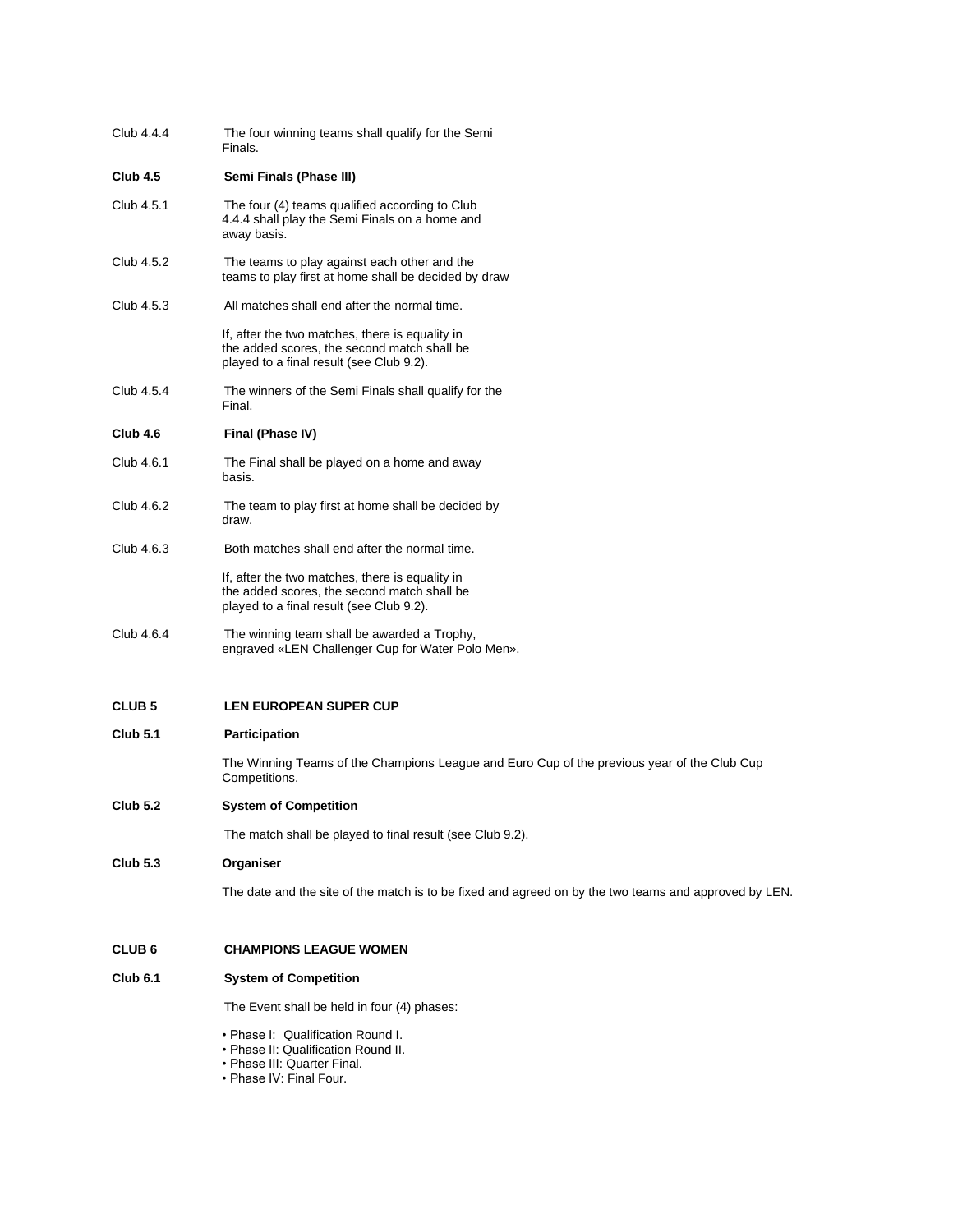| <b>Club 6.2</b> | Participation                                                                                                                                                                                                                                                                                                                                                                                                                                                           |
|-----------------|-------------------------------------------------------------------------------------------------------------------------------------------------------------------------------------------------------------------------------------------------------------------------------------------------------------------------------------------------------------------------------------------------------------------------------------------------------------------------|
| Club 6.2.1      | Federations may submit entries for the four (4)<br>teams having finished 1 <sup>st</sup> , 2 <sup>nd</sup> , 3 <sup>rd</sup> and 4 <sup>th</sup> in the<br>National Championships.                                                                                                                                                                                                                                                                                      |
| Club 6.2.2      | Directly qualified for the Qualification Round II are<br>the National Champions of those Federations with a<br>team having ranked 1 <sup>st</sup> to 4 <sup>th</sup> in the previous Euro League.                                                                                                                                                                                                                                                                       |
| Club 6.2.3      | All the other teams entered shall play in the<br><b>Qualification Round I.</b>                                                                                                                                                                                                                                                                                                                                                                                          |
| <b>Club 6.3</b> | <b>Qualification Round I (Phase I)</b>                                                                                                                                                                                                                                                                                                                                                                                                                                  |
| Club 6.3.1      | The teams playing the Qualification Round I shall be<br>drawn into four (4) groups each to be held in a<br>tournament at different venues.<br>If there are less than 12 teams LEN TWPC<br>may change the system.                                                                                                                                                                                                                                                        |
| Club 6.3.2      | In each group each team shall play against each of<br>the other teams.                                                                                                                                                                                                                                                                                                                                                                                                  |
| Club 6.3.3      | Each team shall play only one match per day.<br>Exceptions may be decided.                                                                                                                                                                                                                                                                                                                                                                                              |
| Club 6.3.4      | All matches shall be played the normal time.                                                                                                                                                                                                                                                                                                                                                                                                                            |
| Club 6.3.5      | Classification shall be according to Club 9.1 and 9.3.                                                                                                                                                                                                                                                                                                                                                                                                                  |
| Club 6.3.6      | The teams ranked 1 <sup>st</sup> , 2 <sup>nd</sup> and 3 <sup>rd</sup> each group shall<br>a)<br>qualify for the Qualification Round II<br>All other clubs will be qualified for the Euro Cup Women<br>b)<br><b>Preliminary Round</b>                                                                                                                                                                                                                                   |
| Club 6.4        | <b>Qualification Round II (Phase II)</b>                                                                                                                                                                                                                                                                                                                                                                                                                                |
| Club 6.4.1      | The Qualification Round II shall be held<br>with sixteen (16) teams:<br>a) The teams directly qualified according to Club 6.2.2<br>If there are less than eight (8) teams the LEN TWPC<br>may decide on the qualification system.<br>b) The teams qualified according to Club 6.3.6.                                                                                                                                                                                    |
| Club 6.4.2      | The teams shall be seeded into four (4) groups,<br>each to be held in a tournament at different<br>venues.                                                                                                                                                                                                                                                                                                                                                              |
|                 | The groups shall then be drawn according to the<br>following system:<br>1 <sup>st</sup> Batch: The teams of Federations with a team<br>having ranked $1st$ to $4th$ in the previous year.<br>2 <sup>nd</sup> Batch: The teams ranked 1 <sup>st</sup> in each group of the<br>Qualification Round I.<br>3rd Batch: The teams ranked 2nd in each group of the<br>Qualification Round I.<br>4th Batch: The teams ranked 3rd in each group of the<br>Qualification Round I. |
|                 | Teams which were in the same group in the Qualification<br>Round I shall not be in the same group again.                                                                                                                                                                                                                                                                                                                                                                |
| Club 6.4.3      | In each group each team shall play against each of<br>the other teams.                                                                                                                                                                                                                                                                                                                                                                                                  |
| Club 6.4.4      | Each team shall play only one match per day.<br>Exceptions may be decided.                                                                                                                                                                                                                                                                                                                                                                                              |
| Club 6.4.5      | All matches shall be played the normal time.                                                                                                                                                                                                                                                                                                                                                                                                                            |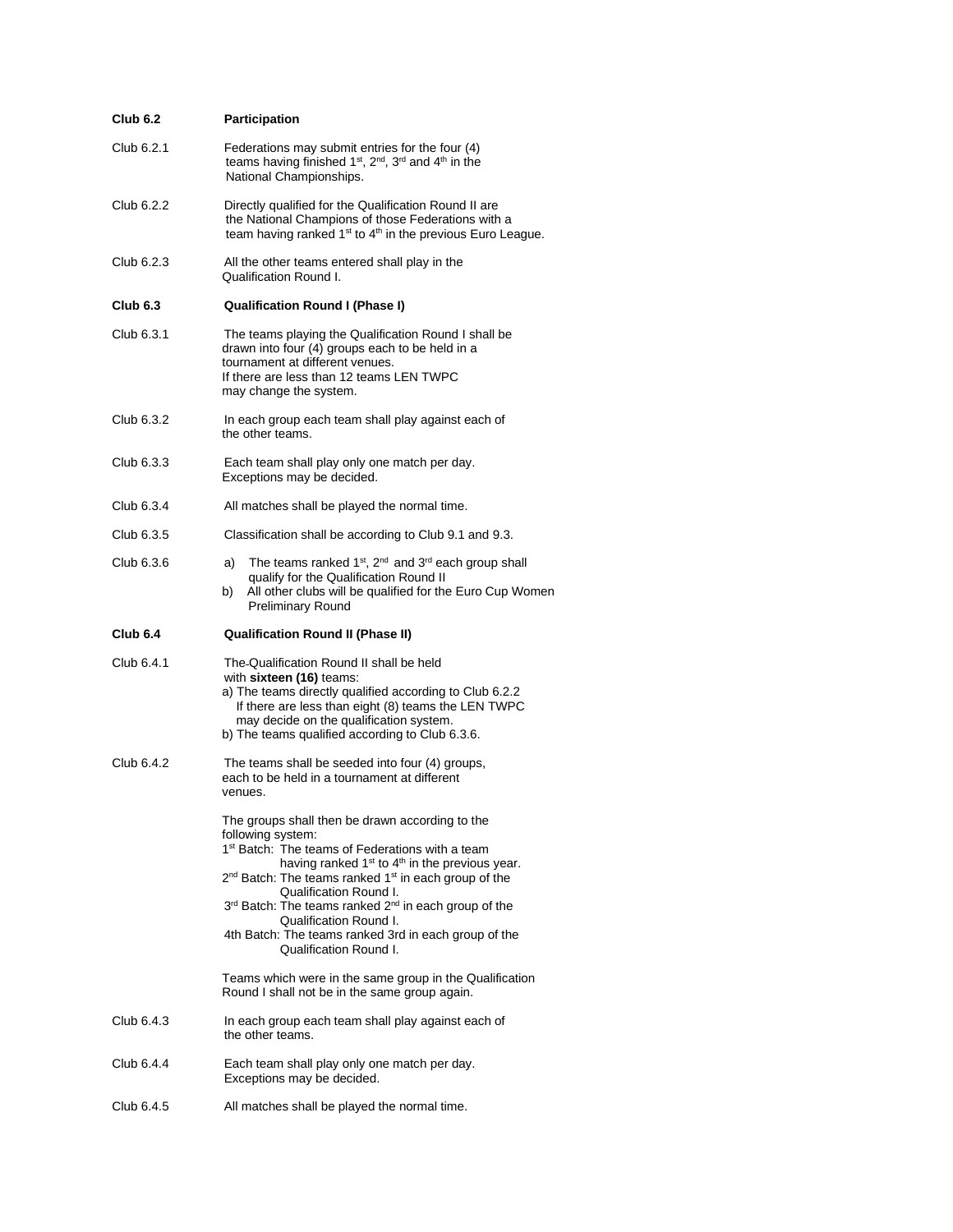| Club 6.4.6          | Classification shall be according to Club 9.1 and 9.3.                                                                                                                                                                   |
|---------------------|--------------------------------------------------------------------------------------------------------------------------------------------------------------------------------------------------------------------------|
| Club 6.4.7          | The teams ranked 1 <sup>st</sup> and 2 <sup>nd</sup> in each group shall<br>qualify for the Quarter Finals.<br>The clubs ranked 3 <sup>rd</sup> and 4 <sup>th</sup> are qualified for the Euro Cup<br>Preliminary Round. |
| Club 6.5            | <b>Quarter Finals (Phase III)</b>                                                                                                                                                                                        |
| Club 6.5.1          | The Quarter Finals shall be held with the eight (8)<br>teams qualified according to Club 6.4.7.                                                                                                                          |
| Club 6.5.2          | The teams shall play on a home and away basis.                                                                                                                                                                           |
| Club 6.5.3          | The teams to play against each other and the teams<br>to play first at home shall be decided by draw.                                                                                                                    |
| Club 6.5.4          | All matches shall end after the normal time.                                                                                                                                                                             |
| Club 6.5.5          | If after the two matches there is equality in the added scores<br>the second match shall be played to a final result (see Club 9.2).                                                                                     |
| Club 6.5.5          | The four winning teams shall qualify for the Champions League Final Four.                                                                                                                                                |
| Club <sub>6.6</sub> | Final Four (Phase IV)                                                                                                                                                                                                    |
| Club 6.6.1          | The Champions League final four shall be held with<br>the four (4) teams qualified according to<br>Club.5.5 to be played on two days in one venue.                                                                       |
| Club 6.6.2          | On the 1 <sup>st</sup> day the semi finals shall be played.<br>The teams to play against each other and the sequence<br>of matches shall be decided by draw.                                                             |
| Club 6.6.3          | On the 2 <sup>nd</sup> day the losers of the semi finals shall play<br>for the third place and the winners for the first place.                                                                                          |
| Club 6.6.4          | The winning team of the Champions League Final Four<br>shall be declared «European Club Champion Women».<br>It shall be awarded a Trophy engraved accordingly.                                                           |
| <b>CLUB 7</b>       | <b>EURO CUP FOR WATER POLO WOMEN</b>                                                                                                                                                                                     |
| <b>Club 7.1</b>     | <b>System of Competition</b>                                                                                                                                                                                             |
|                     | The Event shall be held in four (4) phases:                                                                                                                                                                              |
|                     | · Phase I: Preliminary Round;<br>• Phase II: Quarter Final Round;<br>• Phase III: Semi Final Round;<br>• Phase IV: Final.                                                                                                |
| <b>Club 7.2</b>     | Participation                                                                                                                                                                                                            |
|                     | All clubs qualified from the Champions League Women<br>Qualification Round I and II, (see 6.3.6 and 6.4.7)                                                                                                               |
| Club 7.3            | <b>Preliminary Round (Phase I)</b>                                                                                                                                                                                       |
| Club 7.3.1          | The teams playing the Preliminary Round shall be<br>drawn into four (4) groups each to be held in a<br>tournament at different venues.<br>If there are less than 12 teams LEN TWPC<br>may change the system.             |
| Club 7.3.2          | In each group each team shall play against each of                                                                                                                                                                       |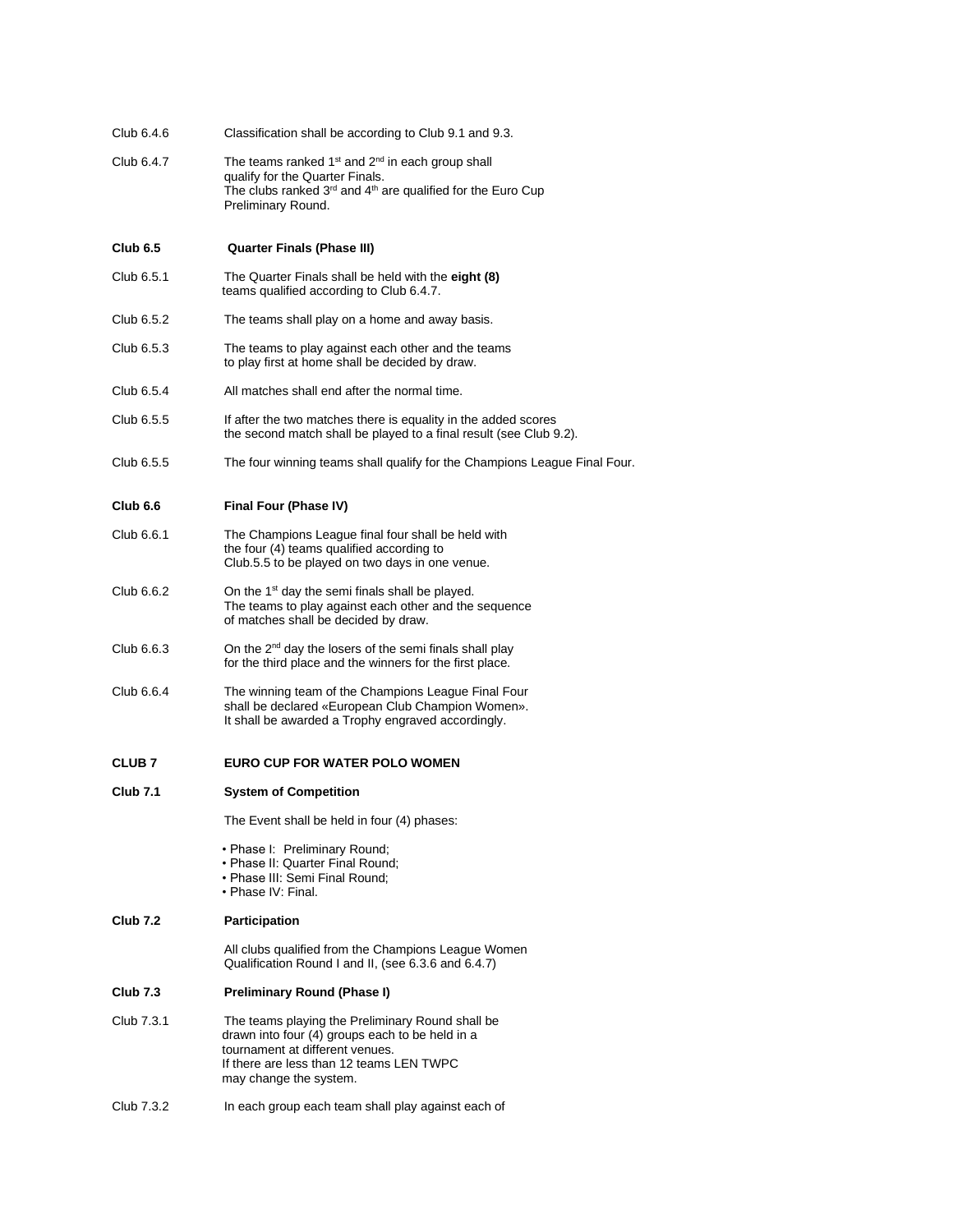the other teams.

Club 7.3.3 Each team shall play only one match per day. Exceptions may be decided. Club 7.3.4 All matches shall be played the normal time. Club 7.3.5 Classification shall be according to Club 9.1 and 9.3. Club 7.3.6 The teams ranked  $1<sup>st</sup>$  and  $2<sup>nd</sup>$  in each group shall qualify for the Quarter Finals **Club 7.4 Quarter Finals (Phase II)** Club 7.4.1 The Quarter Finals shall be held with the **eight (8)** teams qualified according to Club 7.3.6. Club 7.4.2 The teams shall play on a home and away basis. Club 7.4.3 The teams to play against each other and the teams to play first at home shall be decided by draw. Club 7.4.4 All matches shall end after the normal time. Club 7.4.5 If after the two matches there is equality in the added scores the second match shall be played to a final result (see Club 9.2). Club 7.4.6 The four winning teams shall qualify for the Semi Finals. **Club 7.5 Semi Finals (Phase III)**  Club 7.5.1 The four (4) teams qualified according to Club 7.4.6 shall play the Semi Finals on a home and away basis. Club 7.5.2 The teams to play against each other and the teams to play first at home shall be decided by draw Club 7.5.3 All matches shall end after the normal time. Club 7.5.4 If, after the two matches, there is equality in the added scores, the second match shall be played to a final result (see Club 9.2). Club 7.5.5 The winners of the Semi Finals shall qualify for the Final. **Club 7.6 Final (Phase IV)**  Club 7.6.1 The Final shall be played on a home and away basis. Club 7.6.2 The team to play first at home shall be decided by draw. Club 7.6.3 Both matches shall end after the normal time. Club 7.6.4 If, after the two matches, there is equality in the added scores, the second match shall be played to a final result (see Club 9.2). Club 7.6.5 The winning team shall be awarded a Trophy, engraved «LEN Euro Cup for Water Polo Women». **CLUB 8 LEN EUROPEAN SUPER CUP FOR WATER POLO WOMEN Club 8.1 Participation** The Winning Teams of the Champions League Women and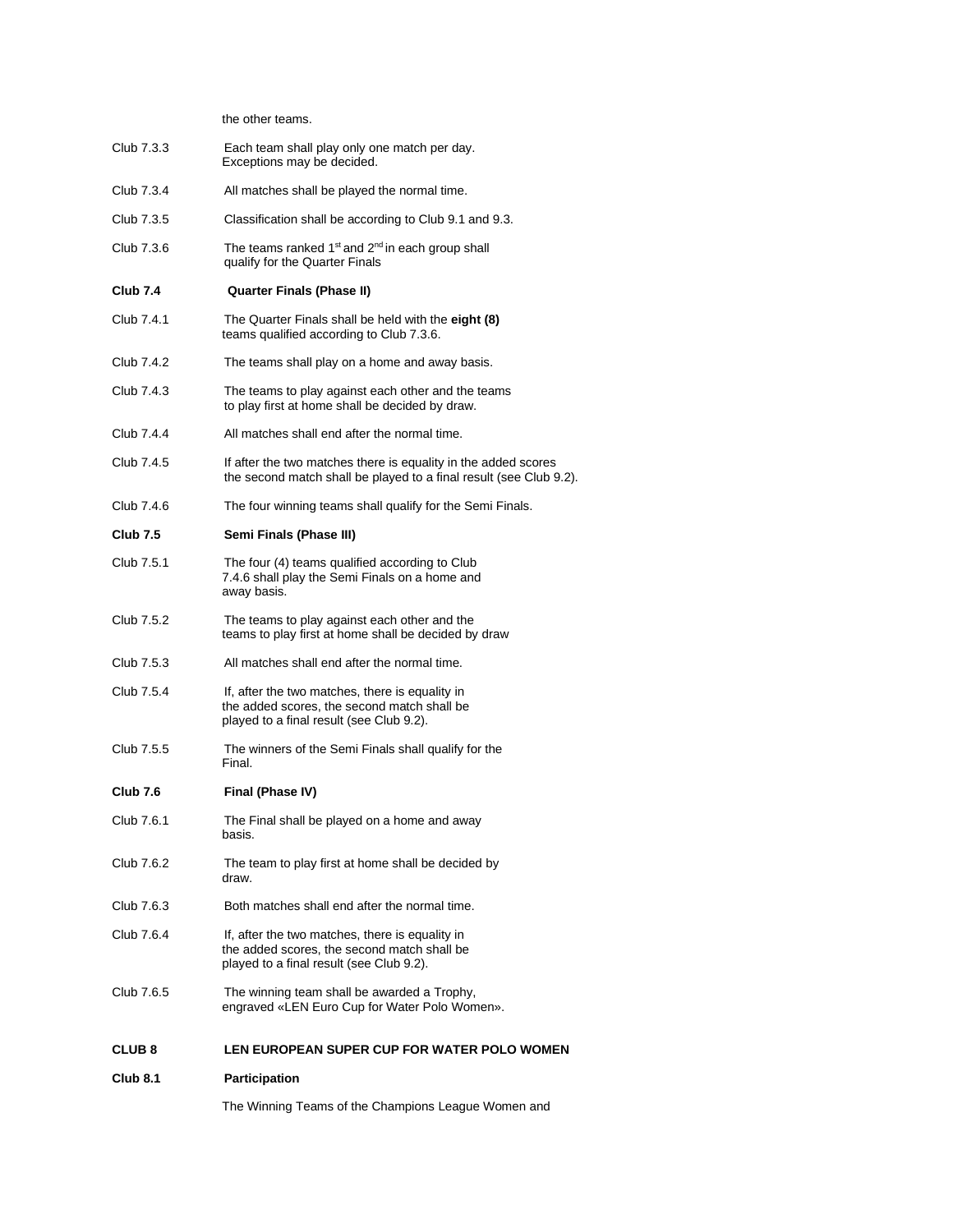Euro Cup Women of the previous year of the Club Cup Competitions. **Club 8.2 System of Competition** The match shall be played to a final result (see Club 9.2). **Club 8.3 Organiser** The date and the site of the match is to be fixed and agreed on by the two teams and approved by LEN. **CLUB 9 ENTRIES Club 9.1 Preliminary Entries**  Club 9.1.1 Preliminary Entries shall be sent to the Secretary of the LEN TWPC, with copy to the LEN Office, no later than the date decided by the LEN TWPC and circulated by the LEN Office. Club 9.1.2 The Preliminary entries shall be signed by the President or Secretary of the club and certified by the President or Secretary of the Federation to which the team is affiliated. **Club 9.2 Entry Fee**  Club 9.2.1 The entry fee for each team entered shall: a. be decided by the LEN Bureau and circulated by the LEN Office. b. be paid to LEN no later than the date for submission of preliminary entries. Club 9.2.2 No entry shall be accepted if payment is not received in time or the preliminary entry is not accompanied by a certified bank order. **Club 9.3 Named Entries**  Club 9.3.1 Named entries of players shall be sent to the Secretary of the LEN TWPC, with copy to the LEN Office, no later than the date announced and circulated. Up to **twenty five** (25) players shall be listed on the official form comprising their name, surname and passport number. The list shall be signed by the President or Secretary of the Club and certified by the President or Secretary of the Federation to which the club is affiliated. The list of entered players may not be changed after the time limit for its submission. Clarification: The list may not be changed during the whole LEN Club Water Polo Season which means the whole period from the Qualifications up to the Finals in the respective LEN Club Competitions. Club 9.3.2 Players entered shall be affiliated to the Club they are represented thus eligible to play in International and domestic events when named entries are submitted. Such players shall not be allowed to play for another club in any National Competition before the Finals of the respective LEN Water Polo Club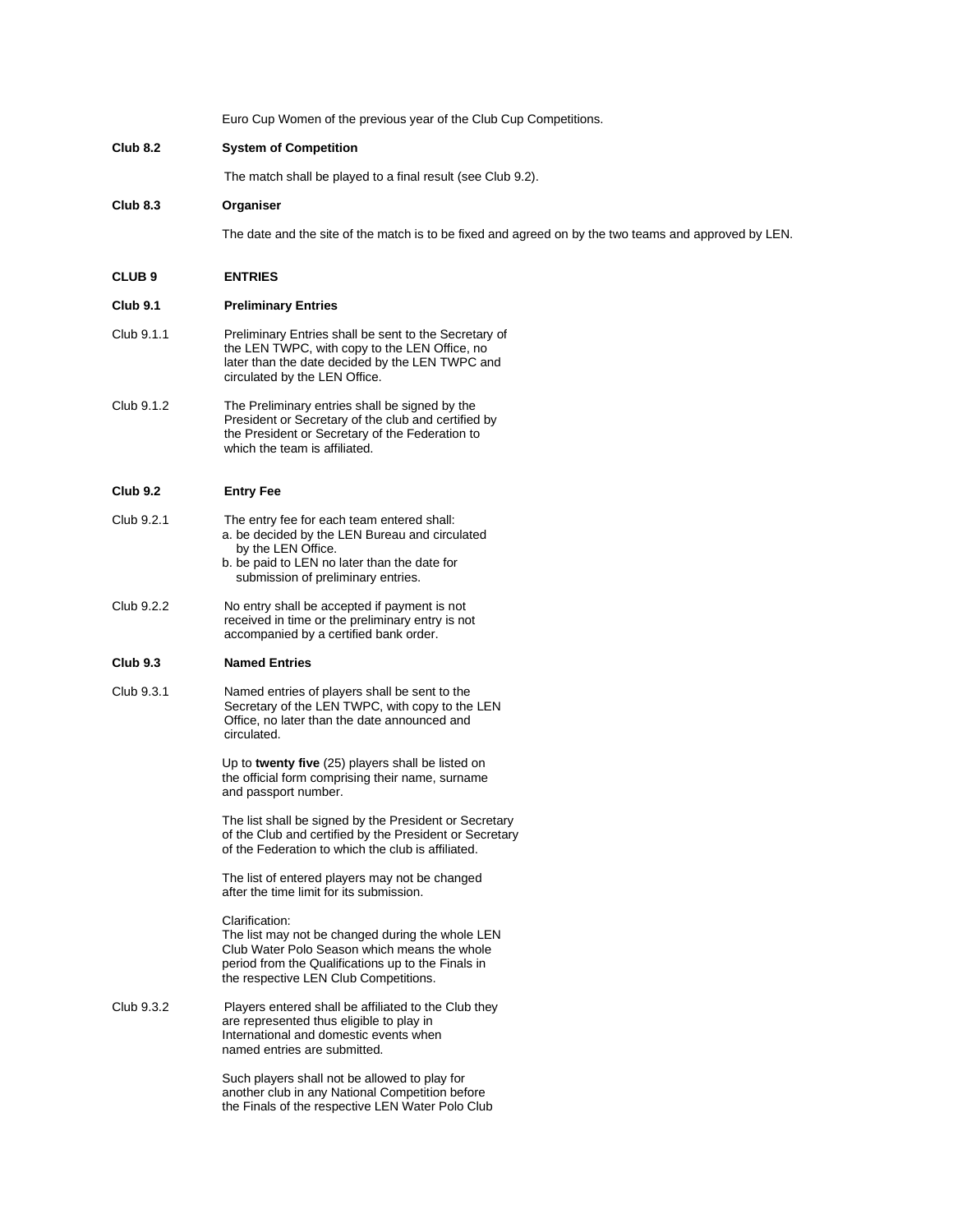|                    | Competition or before one month after<br>the date their club was eliminated in the respective<br>LEN Water Polo Club Competition, whichever date<br>is the earliest.                                                                                                                                                                                                                                                                                                                                                                             |
|--------------------|--------------------------------------------------------------------------------------------------------------------------------------------------------------------------------------------------------------------------------------------------------------------------------------------------------------------------------------------------------------------------------------------------------------------------------------------------------------------------------------------------------------------------------------------------|
| Club 9.3.3         | At the Technical Meeting before the first match in<br>In the phase of the LEN Club Competitions to be played<br>in a tournament, fifteen (15) players of those listed on the<br>official form shall be nominated for participation in the competition.                                                                                                                                                                                                                                                                                           |
|                    | At the Technical Meeting before the first match in<br>In the phase of the LEN Club Competitions to be played<br>on home and away basis, thirteen (13) players of those<br>listed on the official form shall be nominated for<br>participation in the competitions.                                                                                                                                                                                                                                                                               |
|                    | Each team enter the game shall consist of<br>eleven field players and two goalkeepers.                                                                                                                                                                                                                                                                                                                                                                                                                                                           |
| Club 9.3.4         | Nominated players shall be numbered one (1) to<br>thirteen (13) and wear a cap with the number under<br>which he/she has been nominated.<br>The goalkeeper shall wear a red cap numbered 1<br>and the substitute goalkeeper shall wear a red<br>cap numbered 13. A player shall not be allowed<br>to change his cap number for the duration of<br>each stage of the competition.                                                                                                                                                                 |
| Club 9.3.5         | The names of the 13 players and the names of the<br>coach and the officials to sit on the bench shall be<br>submitted to the LEN Technical Delegate no later<br>than one and half hour before the match.                                                                                                                                                                                                                                                                                                                                         |
|                    | A player suspended for one or more matches due<br>to brutality cannot be substituted.                                                                                                                                                                                                                                                                                                                                                                                                                                                            |
| Club 9.3.6         | The LEN Technical Delegate shall check the<br>players personal identification documents and<br>ensure that the names of the players are in<br>accordance with the list of entered players.                                                                                                                                                                                                                                                                                                                                                       |
|                    | Players who cannot prove identity corresponding to<br>the list of entered players or which are not listed<br>shall not be eligible to play.                                                                                                                                                                                                                                                                                                                                                                                                      |
| CLUB <sub>10</sub> | <b>OBLIGATIONS OF ORGANISERS</b>                                                                                                                                                                                                                                                                                                                                                                                                                                                                                                                 |
| 1. 10 Club         | <b>Pool Requirements</b>                                                                                                                                                                                                                                                                                                                                                                                                                                                                                                                         |
| Club 10.1.1        | All matches shall be played in indoor pools between<br>1 <sup>st</sup> October and 30 <sup>th</sup> April of the season.<br>Exceptions may be approved by the LEN TWPC for<br>the time before and after this period.                                                                                                                                                                                                                                                                                                                             |
| Club 10.1.2        | Specifications of the Pools are to be as follows:                                                                                                                                                                                                                                                                                                                                                                                                                                                                                                |
|                    | a) <u>Field of play</u> :<br>The field of play, water depth, temperature<br>and light intensity shall be as set forth in<br>FINA Rules (FR 7.1, FR 7.2, FR 7.3, FR 7.4);<br>b) <u>Pool Deck</u> :<br>The pool deck shall be of a minimum space of<br>two (2) metres to allow referees, players and<br>team staff members a free way around the<br>pool at any time 60 min before, during and 30<br>min after the match.<br>c) Stands / Public:<br>There shall be a minimum distance of two (2)<br>meters from the first row of the stands to the |
|                    |                                                                                                                                                                                                                                                                                                                                                                                                                                                                                                                                                  |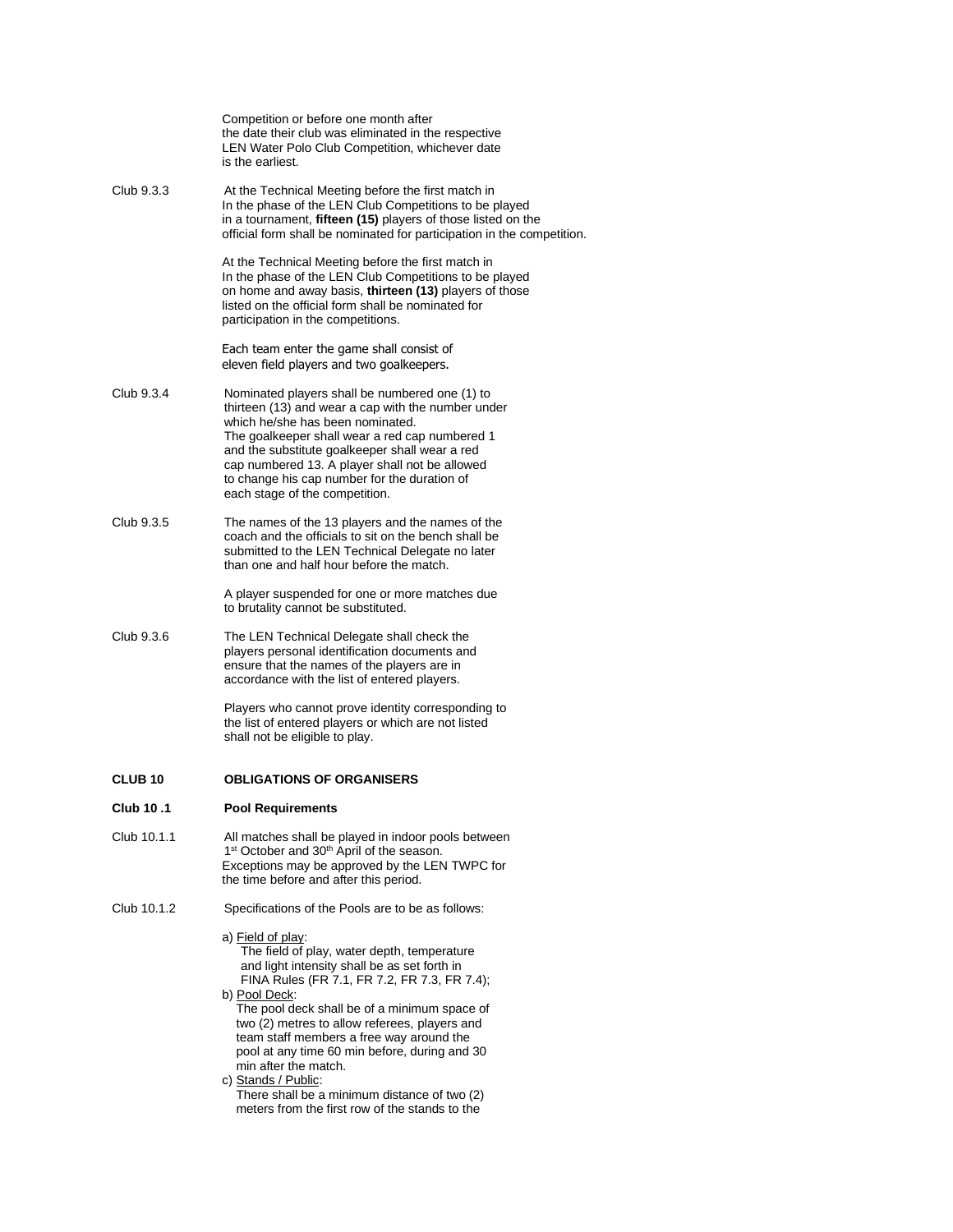area which is defined above as Pool Deck, guaranteeing referees to act without any undue physical interference. If necessary, the first row(s) shall be kept free of any public to achieve this minimum distance.

d) Dressing Room:

 Dressing Rooms for referees and for the teams shall preferably be in different sections of the pool and shall have separate access.

e) Automatic Officiating Equipment / Scoreboard: The main scoreboard showing the time, period, goals and, preferably, the time left for excluded players shall be clearly visible for teams, officials and public.

- f) 30 seconds clocks: There shall be four 30 seconds clocks placed at each corner of the field of play.
- g) Board displaying the personal fouls: A board displaying the personal fouls of each player shall be placed in a prominent position, either combined with the main scoreboard or adjacent to it. This may be manually operated.
- h) Other equipment:
	- (i) Lighting as per FINA-Rules (FR 7.4);
	- (ii) preferably catwalk for Referees and podium for table of delegates and jury;
	- (iii) spare caps;
	- (iv) time clock for the time outs and two (2) manual clocks in case of a breakdown of the main scoreboard;
	- (v) whistles and flags for jury table.
- Club 10.1.3 Any organiser who fails to rig the field of play according to the rules and to have all the necessary equipment including the electronic equipment in working condition and located in a suitable place to be controlled by all concerned including the delegate, may be fined up to five hundred (500) EURO for any omission.

### **Club 10.2 Competence for Appointments**

- Club 10.2.1 The organisers of all matches except for the «Final eight» and «Final Four» shall be appointed by the LEN TWPC with the approval of the LEN Bureau Executive.
- Club 10.2.2 If the number of applicants to organise a round is less than required, the organisers shall be drawn from the participating teams.

#### **CLUB 11 REFEREES**

- **Club 11.1** In all stages of the LEN Club Competitions from the Qualification Round to the Finals referees shall be appointed by the LEN TWPC.
- **Club 11.2** The LEN Technical Delegate shall nominate for each match the referees and the other officials.
- **Club 11.3** Referees may be evaluated.
- **CLUB 12 CLASSIFICATION**
- **Club 12 .1 Scores and Points**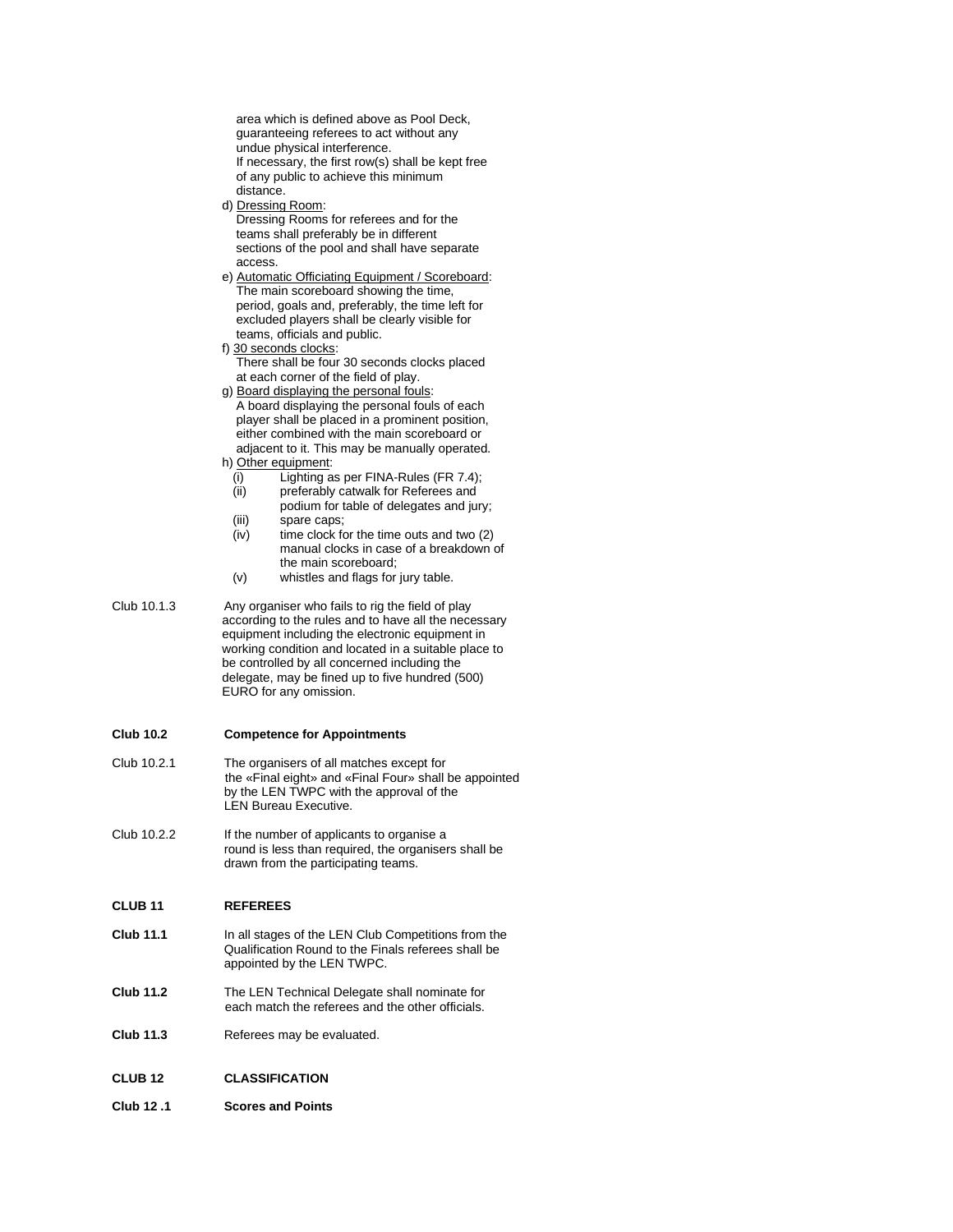- Club 12.1.1 Each victory shall count three (3) points for the winning team, each draw one (1) point per team and zero (0) points for the losing team.
- Club 12.1.2 The final classification within a group shall be established according to the points gained by each team in all matches of its group.
- Club 12.1.3 For each match in which a team is disqualified a goal score of 10:0 shall be awarded to the opposing team.

#### **Club 12 .2 Matches to be played to a final result**

Club 12.2.1 If a match ends with a tie after the normal time, there shall be a penalty shoot out to determine the result. If a penalty shoot out is necessary, this shall be in accordance with the FINA rules.

# **Club 12 .3 Equality of Points**

- Club 12.3.1 In case of equality of points in groups in which teams are playing **in a tournament at the same venue**, the following shall apply:
	- **a)** If equality of points is between **two teams**, precedence shall be given to the team winning the match in which the two teams played against each other.
	- i) If this has been a tie, precedence shall be given to the team with the largest difference between goals scored for and against.
	- ii) If there is still a tie precedence shall be given to the team having scored the higher number of goals.
	- iii) If there is still a tie precedence shall be given to the team having won the largest number of matches
	- iv) If there is still equality, the classification of the teams shall be decided by lot.
	- **b)** If equality of points is between **more than two teams** the classification shall be established as follows:
	- i) Only the points gained in those matches played among the teams with equal points shall be decisive.
	- ii) if there is still equality the classification shall be established according to the goal difference from only those matches played among the teams with equal points
	- iii) If there is still equality the classification shall be established according to the highest number of goals scored in the matches played among the teams with equal points.
	- iv) If there is still equality the classification shall be established according to the goal difference from all matches played in the group.
	- v) If there is still equality the classification shall be established according to the highest number of goals scored in all matches of the group.
	- vi) If there is still equality precedence shall be given to the team having won the largest number of matches.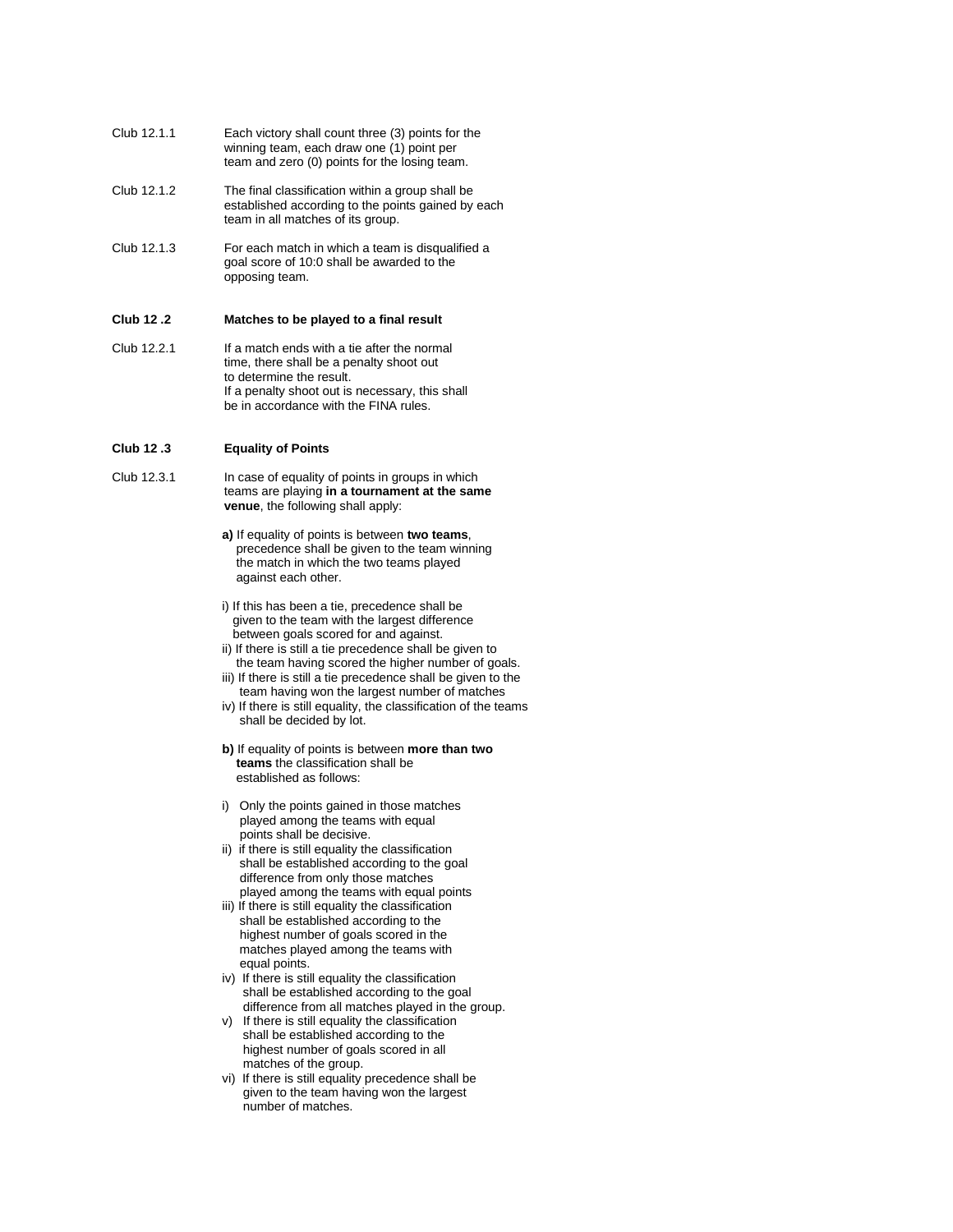vii) If there is still equality the classification shall be decided by lot.

Club 12.3.2 In case of equality of points in groups where each team is playing on a **home and away basis** against each of the other teams, the following shall apply:

- **a)** If equality of points is between **two teams** the classification shall be established as follows:
- i) Only the points gained in the matches played among the two teams with equal points shall be decisive.
- ii) If there is still equality the classification shall be established according to the goal difference in the two matches played only among the two teams with equal points.
- iii) If there is still equality the classification shall be established according to the goal difference from all matches played in the group.
- iv) If there is still equality precedence shall be given to the team having scored more goals in all matches played in the group.
- v) If there is still equality precedence shall be given to the team having won the largest number of matches.
- vi) If there is still equality the classification shall be decided by lot.
- **b)** If equality of points is between **more than two teams** the classification shall be established as follows:
- i) Only the points gained in those matches played among the teams with equal points shall be decisive.
- ii) If there is still equality the classification shall be established according to the goal difference from only those matches played among the teams with equal points.
- iii) If there is still equality the classification shall be established according to the highest number of goals scored in the matches played among the teams with equal points.
- iv) If there is still equality the classification shall be established according to the goal difference from all matches played in the group.
- v) If there is still equality the classification shall be established according to the highest number of goals scored in all matches of the group.
- vi) If there is still equality precedence shall be given to the team having won the largest number of matches.
- vii) If there is still equality the classification shall be decided by lot.

### **Club 12 .4 Exclusion and Suspension of Teams**

Club 12.4.1 A team/club not complying with the Rules, the Regulations and/or the instructions issued to all participating clubs may be excluded. It may also be excluded from the next LEN Club Competition for which this team/club shall qualify.